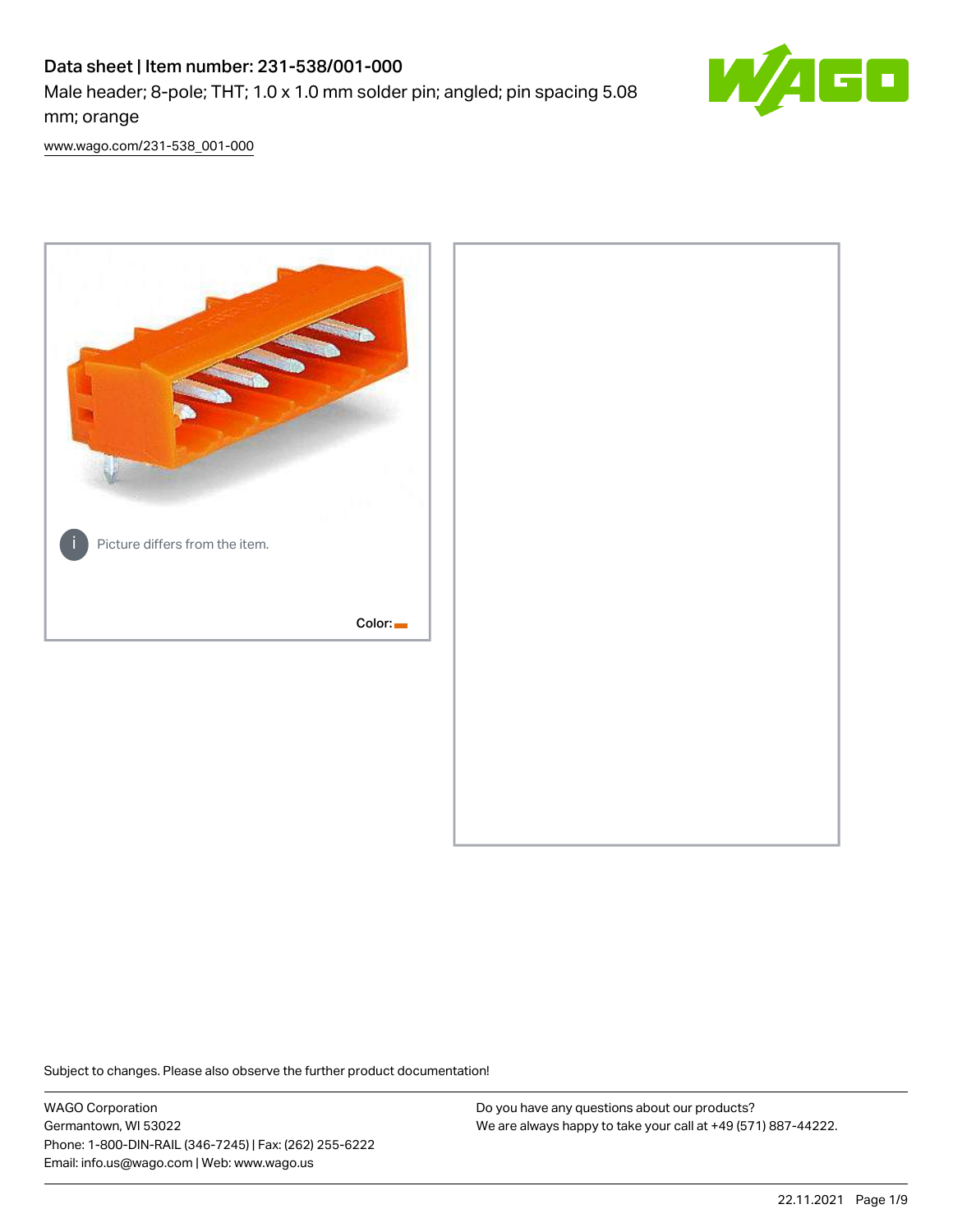



```
L = (pole no. -1) x pin spacing +8.2 mm
```
 $L_1 = L + 5$  mm

```
L_2 = L_1 + 7.4 mm
```
#### Item description

- Horizontal or vertical PCB mounting via straight or angled solder pins  $\blacksquare$
- $\blacksquare$ Pin cross-section: 1 x 1 mm
- $\blacksquare$ With coding fingers

Subject to changes. Please also observe the further product documentation! Data

WAGO Corporation Germantown, WI 53022 Phone: 1-800-DIN-RAIL (346-7245) | Fax: (262) 255-6222 Email: info.us@wago.com | Web: www.wago.us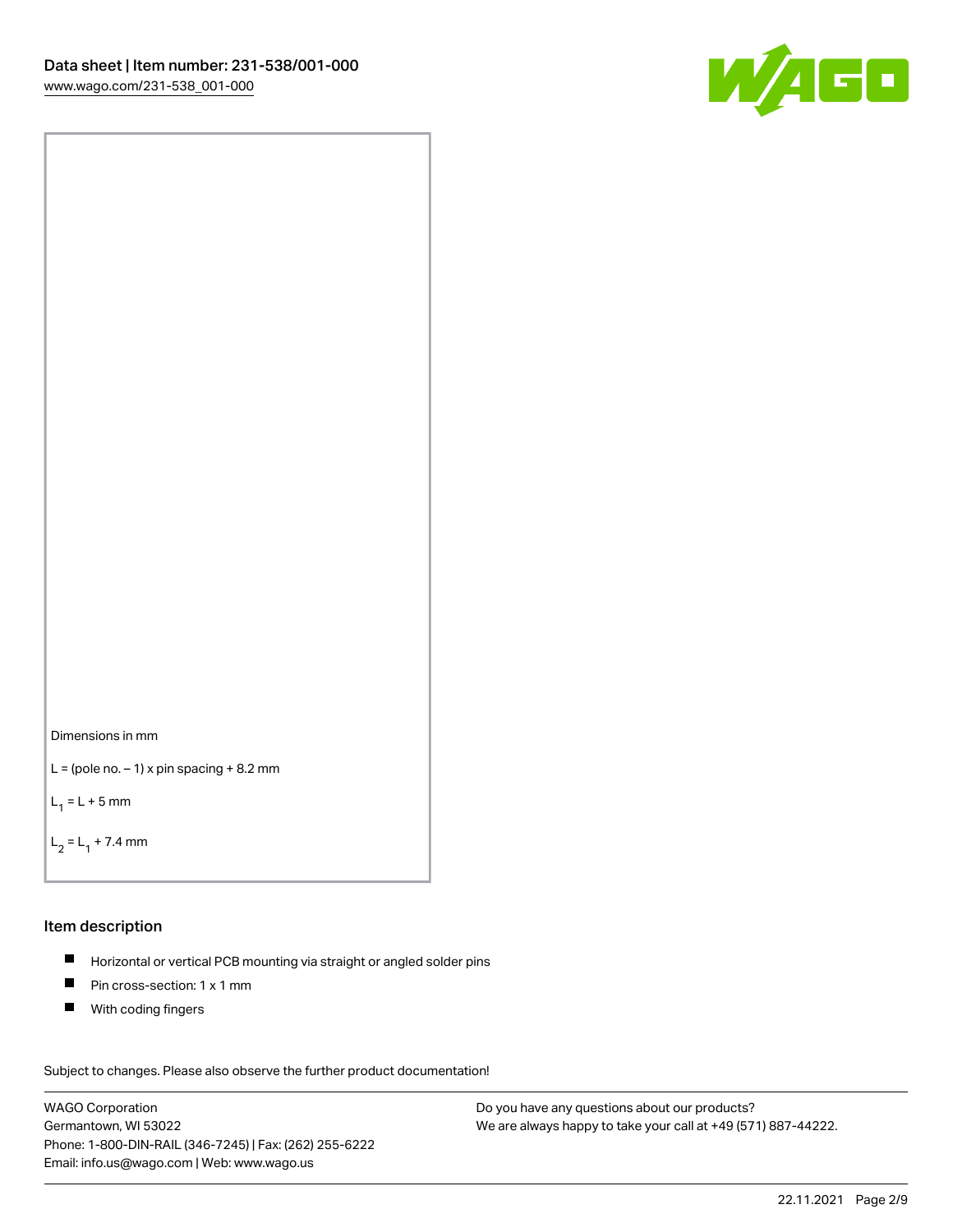

### Data Notes

| Safety information 1 | The <i>MCS – MULTI CONNECTION SYSTEM</i> includes connectors<br>without breaking capacity in accordance with DIN EN 61984. When<br>used as intended, these connectors must not be connected<br>/disconnected when live or under load. The circuit design should<br>ensure header pins, which can be touched, are not live when<br>unmated. |
|----------------------|--------------------------------------------------------------------------------------------------------------------------------------------------------------------------------------------------------------------------------------------------------------------------------------------------------------------------------------------|
| Variants:            | Other pole numbers<br>3.8 mm pin projection for male headers with straight solder pins<br>Gold-plated or partially gold-plated contact surfaces<br>Other versions (or variants) can be requested from WAGO Sales or<br>configured at https://configurator.wago.com/                                                                        |

### Electrical data

### IEC Approvals

| Ratings per                 | IEC/EN 60664-1                                                        |
|-----------------------------|-----------------------------------------------------------------------|
| Rated voltage (III / 3)     | 320 V                                                                 |
| Rated surge voltage (III/3) | 4 <sub>kV</sub>                                                       |
| Rated voltage (III/2)       | 320 V                                                                 |
| Rated surge voltage (III/2) | 4 <sub>kV</sub>                                                       |
| Nominal voltage (II/2)      | 630 V                                                                 |
| Rated surge voltage (II/2)  | 4 <sub>k</sub> V                                                      |
| Rated current               | 12A                                                                   |
| Legend (ratings)            | $(III / 2)$ $\triangle$ Overvoltage category III / Pollution degree 2 |

### UL Approvals

| Approvals per                  | UL 1059 |
|--------------------------------|---------|
| Rated voltage UL (Use Group B) | 300 V   |
| Rated current UL (Use Group B) | 10 A    |
| Rated voltage UL (Use Group D) | 300 V   |
| Rated current UL (Use Group D) | 10 A    |

### Ratings per UL

| Rated voltage UL 1977 | 600 V |
|-----------------------|-------|
| Rated current UL 1977 | 10 A  |

| <b>WAGO Corporation</b>                                | Do you have any questions about our products?                 |
|--------------------------------------------------------|---------------------------------------------------------------|
| Germantown, WI 53022                                   | We are always happy to take your call at +49 (571) 887-44222. |
| Phone: 1-800-DIN-RAIL (346-7245)   Fax: (262) 255-6222 |                                                               |
| Email: info.us@wago.com   Web: www.wago.us             |                                                               |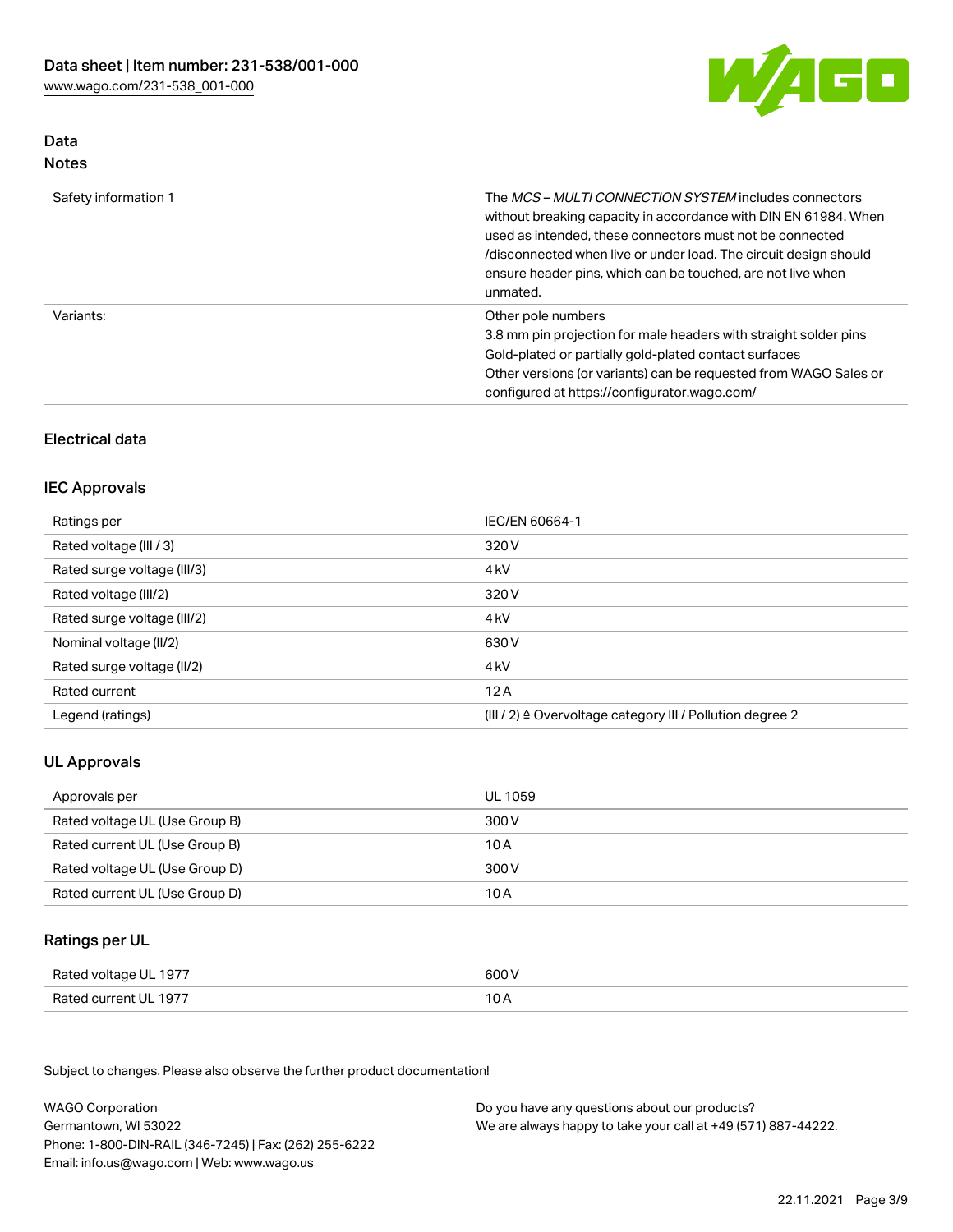

### CSA Approvals

| Approvals per                   | CSA   |
|---------------------------------|-------|
| Rated voltage CSA (Use Group B) | 300 V |
| Rated current CSA (Use Group B) | 10 A  |
| Rated voltage CSA (Use Group D) | 300 V |
| Rated current CSA (Use Group D) | 10 A  |

### Connection data

| Total number of potentials |  |
|----------------------------|--|
| Number of connection types |  |
| Number of levels           |  |

#### Connection 1

| Number of poles |  |
|-----------------|--|
|-----------------|--|

# Physical data

| Pin spacing                          | 5.08 mm / 0.2 inch    |
|--------------------------------------|-----------------------|
| Width                                | 43.76 mm / 1.723 inch |
| Height                               | 12.2 mm / 0.48 inch   |
| Height from the surface              | 8.4 mm / 0.331 inch   |
| Depth                                | 12 mm / 0.472 inch    |
| Solder pin length                    | 3.8 <sub>mm</sub>     |
| Solder pin dimensions                | $1 \times 1$ mm       |
| Drilled hole diameter with tolerance | $1.4$ $(+0.1)$ mm     |

### Plug-in connection

| Contact type (pluggable connector) | Male connector/plug |
|------------------------------------|---------------------|
| Connector (connection type)        | for PCB             |
| Mismating protection               | No                  |
| Mating direction to the PCB        | 0°                  |
| Locking of plug-in connection      | Without             |

### PCB contact

| PCB Contact            | тнт                                      |
|------------------------|------------------------------------------|
| Solder pin arrangement | over the entire male connector (in-line) |

| <b>WAGO Corporation</b>                                | Do you have any questions about our products?                 |
|--------------------------------------------------------|---------------------------------------------------------------|
| Germantown, WI 53022                                   | We are always happy to take your call at +49 (571) 887-44222. |
| Phone: 1-800-DIN-RAIL (346-7245)   Fax: (262) 255-6222 |                                                               |
| Email: info.us@wago.com   Web: www.wago.us             |                                                               |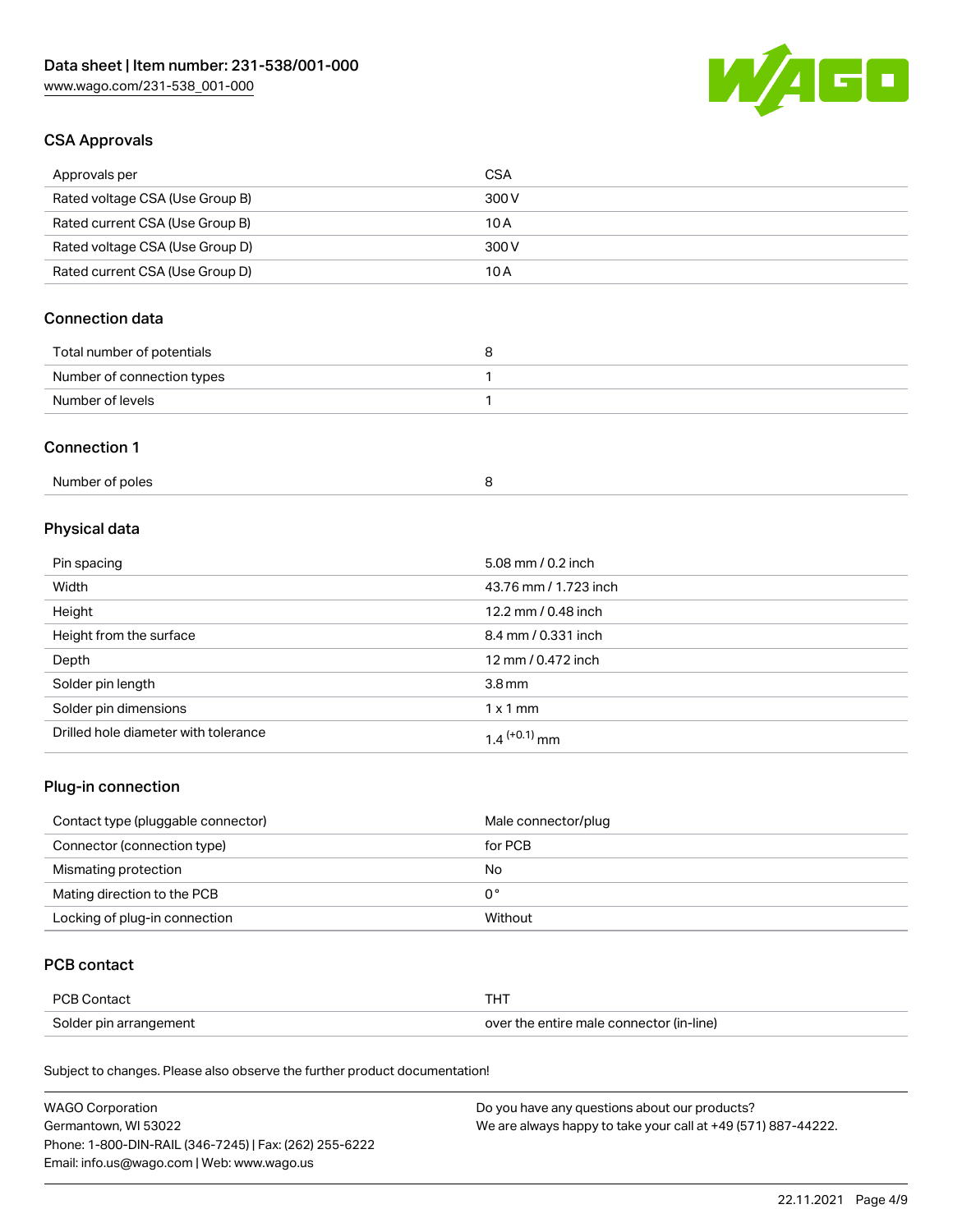

Number of solder pins per potential 1

#### Material data

| Color                       | orange                                 |
|-----------------------------|----------------------------------------|
| Material group              |                                        |
| Insulation material         | Polyamide (PA66)                       |
| Flammability class per UL94 | V <sub>0</sub>                         |
| Contact material            | Electrolytic copper (E <sub>Cu</sub> ) |
| Contact plating             | tin-plated                             |
| Fire load                   | 0.047 MJ                               |
| Weight                      | 2.7 <sub>g</sub>                       |

#### Environmental requirements

Limit temperature range  $-60... +100$  °C

#### Commercial data

| Product Group         | 3 (Multi Conn. System) |
|-----------------------|------------------------|
| PU (SPU)              | 100 Stück              |
| Packaging type        | box                    |
| Country of origin     | DE                     |
| <b>GTIN</b>           | 4044918867078          |
| Customs tariff number | 85366990990            |

### Approvals / Certificates

#### Country specific Approvals

| Logo               | Approval                                            | <b>Additional Approval Text</b> | Certificate<br>name |
|--------------------|-----------------------------------------------------|---------------------------------|---------------------|
|                    | <b>CB</b><br><b>DEKRA Certification B.V.</b>        | IEC 61984                       | NL-39756            |
|                    | <b>CSA</b><br>DEKRA Certification B.V.              | C <sub>22.2</sub>               | 1466354             |
| EMA<br><b>NEUR</b> | <b>KEMA/KEUR</b><br><b>DEKRA Certification B.V.</b> | EN 61984                        | 2190761.01          |

| <b>WAGO Corporation</b>                                | Do you have any questions about our products?                 |
|--------------------------------------------------------|---------------------------------------------------------------|
| Germantown, WI 53022                                   | We are always happy to take your call at +49 (571) 887-44222. |
| Phone: 1-800-DIN-RAIL (346-7245)   Fax: (262) 255-6222 |                                                               |
| Email: info.us@wago.com   Web: www.wago.us             |                                                               |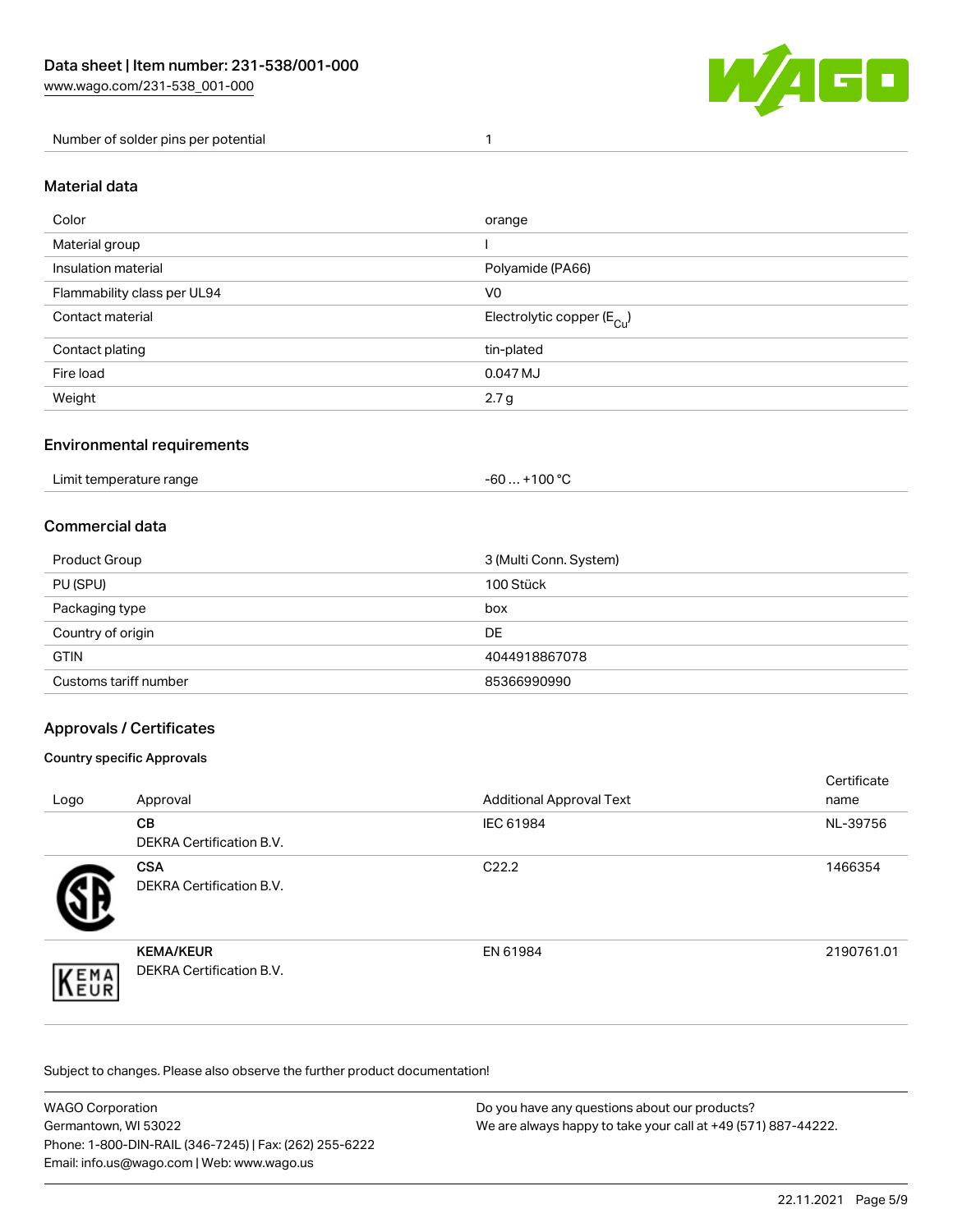

UL 1059 E45172

#### Ship Approvals

| Logo                | Approval                                  | <b>Additional Approval Text</b> | Certificate<br>name                |
|---------------------|-------------------------------------------|---------------------------------|------------------------------------|
| ABS.                | <b>ABS</b><br>American Bureau of Shipping | $\overline{\phantom{a}}$        | $19 -$<br>HG1869876-<br><b>PDA</b> |
| <b>BUNEAU</b>       | BV<br>Bureau Veritas S.A.                 | IEC 60998                       | 11915/D0<br>BV                     |
| <b>UL-Approvals</b> |                                           |                                 |                                    |
| Logo                | Approval                                  | <b>Additional Approval Text</b> | Certificate<br>name                |
|                     | UL<br>UL International Germany GmbH       | <b>UL 1977</b>                  | E45171                             |

UR Underwriters Laboratories Inc.

### Counterpart

| ltem no.231-308/026-000<br>1-conductor female connector; CAGE CLAMP®; 2.5 mm <sup>2</sup> ; Pin spacing 5.08 mm; 8-pole; 2,50 mm <sup>2</sup> ; orange /026-000                               | www.wago.com/231-308                  |
|-----------------------------------------------------------------------------------------------------------------------------------------------------------------------------------------------|---------------------------------------|
| Item no.231-2308/026-000<br>2-conductor female connector; Push-in CAGE CLAMP®; 2.5 mm <sup>2</sup> ; Pin spacing 5.08 mm; 8-pole; with<br>integrated end plate; 2,50 mm <sup>2</sup> ; orange | www.wago.com/231-2308<br>$1026 - 000$ |
| Item no.231-2308/037-000<br>2-conductor female connector; Push-in CAGE CLAMP®; 2.5 mm <sup>2</sup> ; Pin spacing 5.08 mm; 8-pole; Lateral<br>locking levers; 2,50 mm <sup>2</sup> ; orange    | www.wago.com/231-2308<br>/037-000     |
| Item no.2231-308/031-000<br>Female plug; 8-pole; push-button; mounting flange; 12 AWG max; pin spacing 5.08 mm; 1-conductor per<br>pole; orange                                               | www.wago.com/2231-308<br>$/031 - 000$ |
| Item no.2231-308/037-000<br>Female plug; 8-pole; push-button; locking lever; 12 AWG max; pin spacing 5.08 mm; 1-conductor per<br>pole; orange                                                 | www.wago.com/2231-308<br>/037-000     |

| <b>WAGO Corporation</b>                                | Do you have any questions about our products?                 |
|--------------------------------------------------------|---------------------------------------------------------------|
| Germantown, WI 53022                                   | We are always happy to take your call at +49 (571) 887-44222. |
| Phone: 1-800-DIN-RAIL (346-7245)   Fax: (262) 255-6222 |                                                               |
| Email: info.us@wago.com   Web: www.wago.us             |                                                               |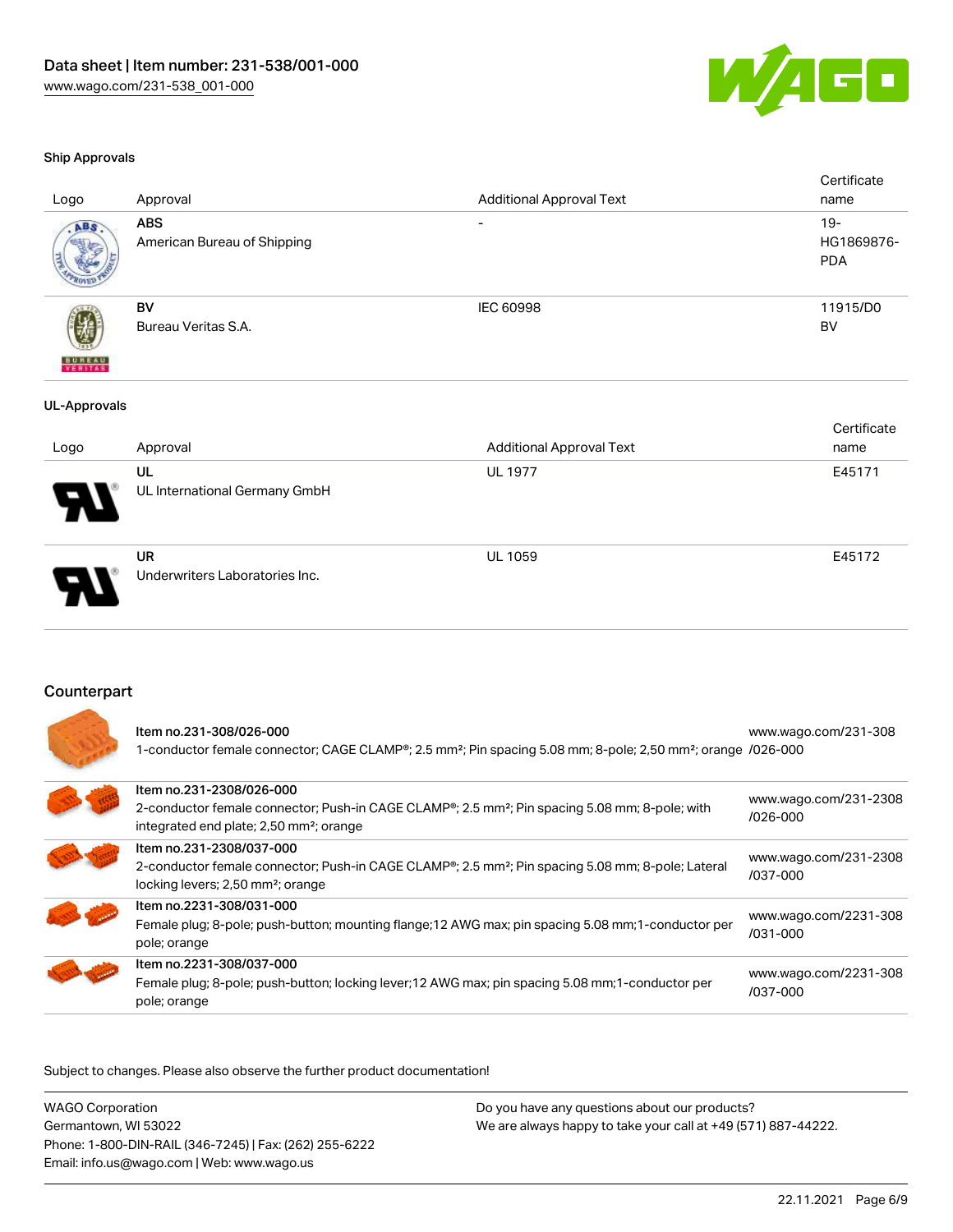## Data sheet | Item number: 231-538/001-000

[www.wago.com/231-538\\_001-000](http://www.wago.com/231-538_001-000)



| Item no.2231-308/026-000<br>Female plug; 8-pole; push-button; 12 AWG max; pin spacing 5.08 mm; 1-conductor per pole; orange                                                          | www.wago.com/2231-308<br>/026-000 |
|--------------------------------------------------------------------------------------------------------------------------------------------------------------------------------------|-----------------------------------|
| Item no.2231-308/102-000<br>Female plug; 8-pole; push-button; with integrated end plate; 12 AWG max; pin spacing 5.08 mm; 1-<br>conductor per pole; orange                           | www.wago.com/2231-308<br>/102-000 |
| Item no.231-308/031-000<br>1-conductor female connector; CAGE CLAMP®; 2.5 mm <sup>2</sup> ; Pin spacing 5.08 mm; 8-pole; clamping collar;<br>2,50 mm <sup>2</sup> ; orange           | www.wago.com/231-308<br>/031-000  |
| Item no.231-308/027-000<br>1-conductor female connector; CAGE CLAMP®; 2.5 mm <sup>2</sup> ; Pin spacing 5.08 mm; 8-pole; clamping collar;<br>$2,50$ mm <sup>2</sup> ; orange         | www.wago.com/231-308<br>/027-000  |
| Item no.231-308/037-000<br>1-conductor female connector; CAGE CLAMP®; 2.5 mm <sup>2</sup> ; Pin spacing 5.08 mm; 8-pole; Lateral locking<br>levers; 2,50 mm <sup>2</sup> ; orange    | www.wago.com/231-308<br>/037-000  |
| Item no.231-308/102-000<br>1-conductor female connector; CAGE CLAMP®; 2.5 mm <sup>2</sup> ; Pin spacing 5.08 mm; 8-pole; with integrated<br>end plate; 2,50 mm <sup>2</sup> ; orange | www.wago.com/231-308<br>/102-000  |
| Item no.232-308/026-000<br>1-conductor female connector, angled; CAGE CLAMP®; 2.5 mm <sup>2</sup> ; Pin spacing 5.08 mm; 8-pole; 2,50<br>mm <sup>2</sup> ; orange                    | www.wago.com/232-308<br>/026-000  |
| Item no.232-408/026-000<br>1-conductor female connector, angled; CAGE CLAMP®; 2.5 mm <sup>2</sup> ; Pin spacing 5.08 mm; 8-pole; 2,50<br>mm <sup>2</sup> ; orange                    | www.wago.com/232-408<br>/026-000  |

### Optional accessories

| ı |
|---|
|   |

| Intermediate plate |                                                                  |                      |
|--------------------|------------------------------------------------------------------|----------------------|
|                    | Item no.: 231-500<br>Spacer; for formation of groups; light gray | www.wago.com/231-500 |
| Coding             |                                                                  |                      |
|                    | Item no.: 231-129                                                | www.wago.com/231-129 |
|                    | Coding key; snap-on type; light gray                             |                      |

### Downloads Documentation

| <b>Additional Information</b> |
|-------------------------------|
|                               |

| Technical explanations | 2019 Apr 3 | pdf    | Download |
|------------------------|------------|--------|----------|
|                        |            | 2.0 MB |          |

| <b>WAGO Corporation</b>                                | Do you have any questions about our products?                 |
|--------------------------------------------------------|---------------------------------------------------------------|
| Germantown, WI 53022                                   | We are always happy to take your call at +49 (571) 887-44222. |
| Phone: 1-800-DIN-RAIL (346-7245)   Fax: (262) 255-6222 |                                                               |
| Email: info.us@wago.com   Web: www.wago.us             |                                                               |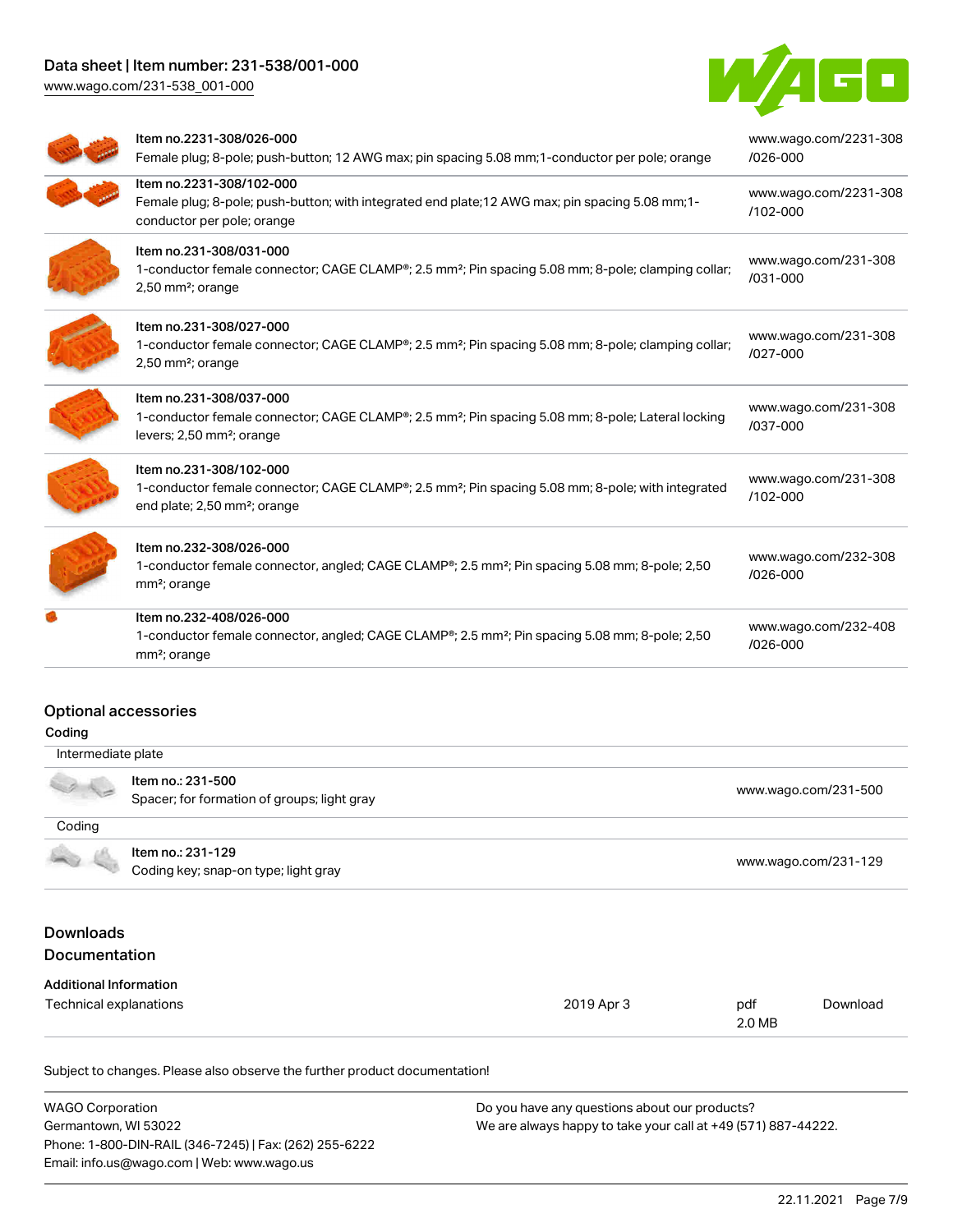

#### CAD files

#### CAE data

| EPLAN Data Portal 231-538/001-000                                                                                                                                                                              | URL | Download |
|----------------------------------------------------------------------------------------------------------------------------------------------------------------------------------------------------------------|-----|----------|
| ZUKEN Portal 231-538/001-000                                                                                                                                                                                   | URL | Download |
| EPLAN Data Portal 231-538/001-000                                                                                                                                                                              | URL | Download |
| <b>PCB Design</b>                                                                                                                                                                                              |     |          |
| Symbol and Footprint 231-538/001-000<br>CAx data for your PCB design, consisting of "schematic symbols and PCB footprints",<br>allow easy integration of the WAGO component into your development environment. | URL | Download |
|                                                                                                                                                                                                                |     |          |

#### Supported formats:

- $\blacksquare$ Accel EDA 14 & 15
- $\blacksquare$ Altium 6 to current version
- $\blacksquare$ Cadence Allegro
- $\blacksquare$ **DesignSpark**
- $\blacksquare$ Eagle Libraries
- $\blacksquare$ KiCad
- $\blacksquare$ Mentor Graphics BoardStation
- $\blacksquare$ Mentor Graphics Design Architect
- $\blacksquare$ Mentor Graphics Design Expedition 99 and 2000
- $\blacksquare$ OrCAD 9.X PCB and Capture
- П PADS PowerPCB 3, 3.5, 4.X, and 5.X
- П PADS PowerPCB and PowerLogic 3.0
- $\blacksquare$ PCAD 2000, 2001, 2002, 2004, and 2006
- $\blacksquare$ Pulsonix 8.5 or newer
- П **STL**
- $\blacksquare$ 3D STEP
- П TARGET 3001!
- $\blacksquare$ View Logic ViewDraw
- $\blacksquare$ Quadcept
- П Zuken CadStar 3 and 4
- П Zuken CR-5000 and CR-8000

PCB Component Libraries (EDA), PCB CAD Library Ultra Librarian

Subject to changes. Please also observe the further product documentation!

WAGO Corporation Germantown, WI 53022 Phone: 1-800-DIN-RAIL (346-7245) | Fax: (262) 255-6222 Email: info.us@wago.com | Web: www.wago.us